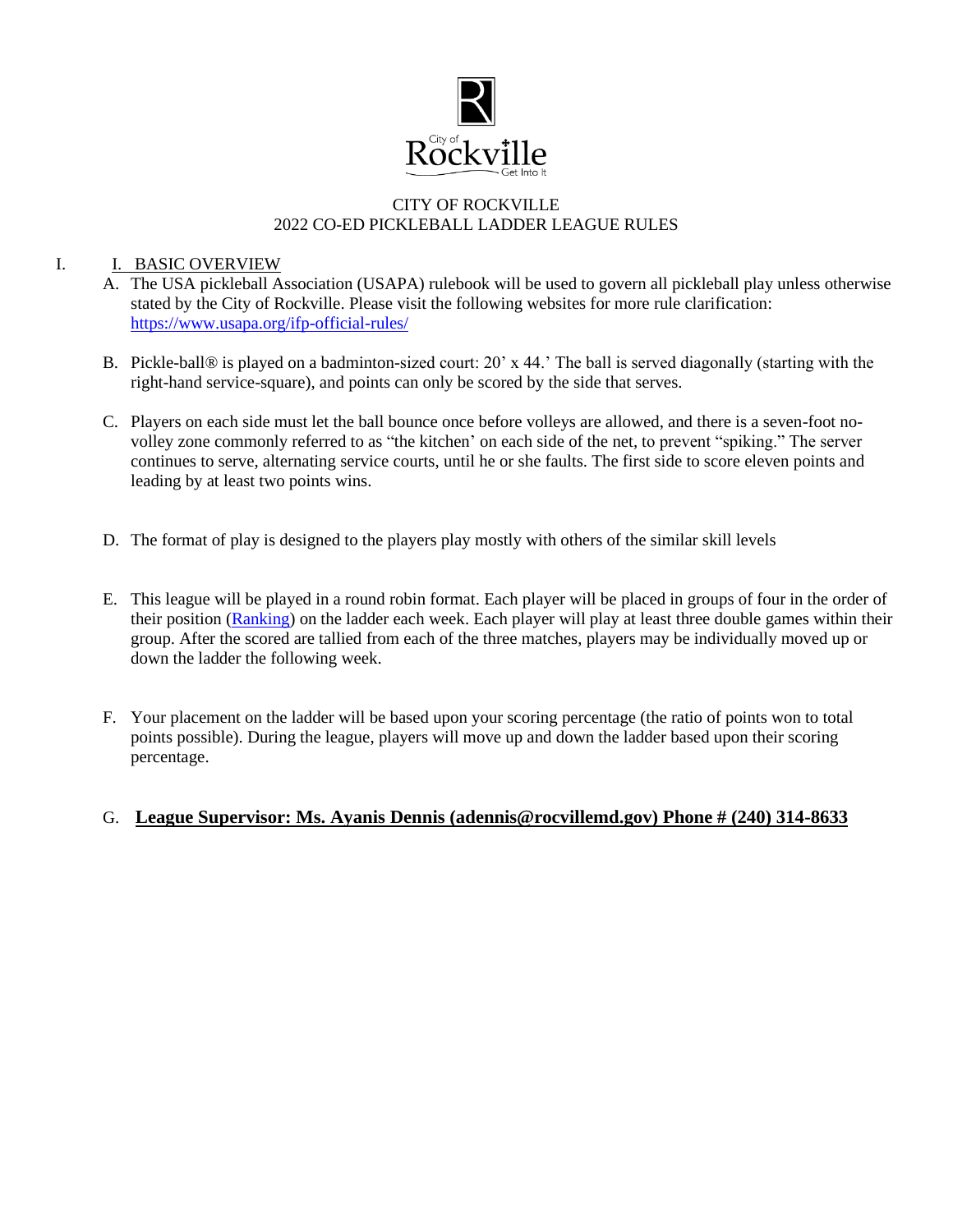### II. GAME OF PLAY

#### **A. THE SERVE**

1. At the beginning of the serve, one foot must be on the playing surface behind the baseline; neither of the server's feet may touch the court on or inside the baseline; neither of the server's feet may touch outside the imaginary extensions of the baseline.

2. In addition to the standard serve sequence, the ball must be struck without bouncing it. Players may opt to use an alternate "drop serve" method.

3. Contact with the ball must not be made above the waist.

4. The server's arm must be moving in an upward arc at the time the ball is struck and may be made with either a forehand or backhand motion

5. The server must serve to the correct service court (the court diagonally opposite the server). The serve may clear or touch the net and must clear the No Volley-Zone (NVZ) and the NVZ lines. The serve may land on any other service court line.

6. Only one serve attempt is allowed. Given the new USA Pickleball rule, "Let Serves" are now allowed. If a served ball touches the net, strap, or band of the pickleball net, and then lands in the correct service court. If any player stops play because of a service let being called, that player/team will have committed a fault.

## **B. THE SERVE AND SIDE SELECTION**

1. At the start of the first game the team on the right side of the schedule will serve first. The team on the left side of the schedule will pick the side they choice to start on. After the first games, the losing team will serve first.

2. Both players on the serving doubles team have the opportunity to serve and score points until they commit a fault \*(except for the first service sequence of each new game). Once a team commits a fault during the first game of play, the ball will go to the opposing team.

3. The first serve of each side-out is made from the right-hand court. If a point is scored, the server switches sides and the server initiate the next serve from the left-hand court

4. As subsequent points are scored, the server continues switching back and forth until a fault is committed, and the first server loses the serve. When the first server loses the serve the partner then serves from their correct side of the court (except for the first service sequence of the game\*).

5. The second server continues serving until his team commits a fault and loses the serve to the opposing team. Once the service goes to the opposition (at side out), the first serve is from the right-hand court and both players on that team have the opportunity to serve and score points until their team commits two faults.

6. It is recommended that the players change ends of the court when one side has 6 points to minimize the effects of the sun and wind.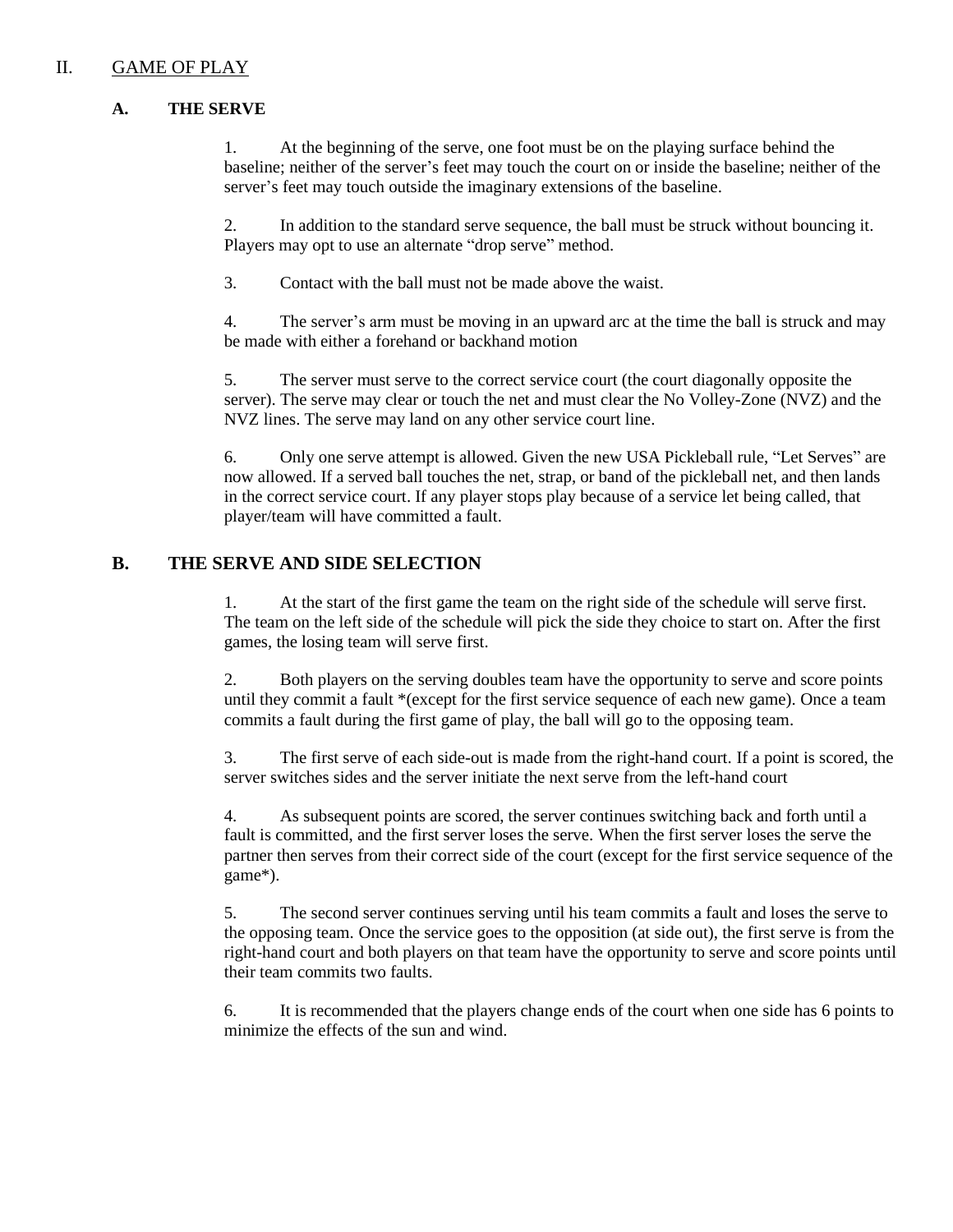## C. **SCORING**

- 1. Points are scored only by the serving team.
- 2. Each game will be played to 11 points (must win by two points).
- 3. During the playoff's games will be played to 11 (must win by two points).

4. The player who is serving should declare the score and serving position before each serve, starting with their team's score first, then their opposing team's score second and finally their serving position. This must be done before the ball is served.

5. If the server or referee calls the wrong score, any player may stop play before the return of serve to ask for correction.

6. After the serve has occurred, a player who stops and challenges the called score when there is no error will have committed a fault.

7. Games will be played in a best of 3 format (first team to get two wins).

8. After your games have been played, players record their scores on the score sheet and submit it to the Site Supervisor. Record the individual scores and the total for all games played. There is a maximum 33 points.

9. If a player is not able to maintain a scoring percentage of 64% and above for 3 out of the last 4 weeks played, they will be moved to the next lower skill level. Those players dropping lower than the 2.5 skill level will be removed from ladder play.

10. **If a player is unable to make it to their scheduled game, their score for the night will be their average score from all previous weeks.** 

### **D. DOUBLE-BOUNCE RULES**

1. When the ball is served, the receiving team must let it bounce before returning, and then the serving team must let it bounce before returning, thus two bounces. After the ball has bounced once in each team's court, both teams may either volley the ball (hit the ball before it bounces) or play it off a bounce (ground stroke).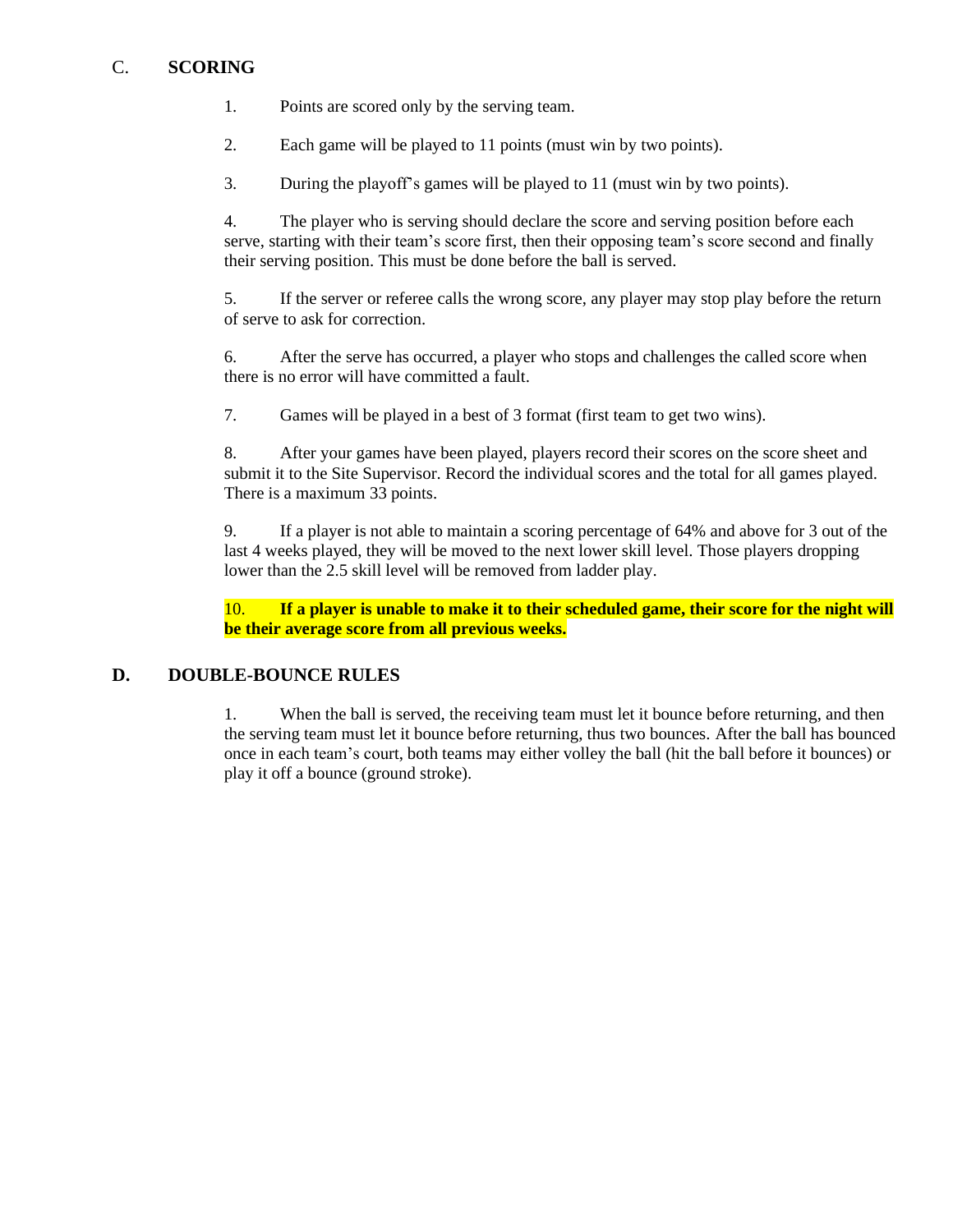## **E. NON-VOLLEY ZONE "KITCHEN"**

1. The Non-Volley Zone (NVZ) also known as the "Kitchen" is the court area within 7 feet on both sides of the net. All lines bounding the NVZ are part of the NVZ. The NVZ is twodimensional and does not rise above the playing surface.

2. Volleying is prohibited within the non-volley zone. This rule prevents players from executing smashes from a position within the zone.

3. It is a fault if, when volleying a ball, the player steps on the non-volley zone, including the line and/or when the player's momentum causes them or anything they are wearing or carrying to touch the non-volley zone including the associated lines

1. The only time a player may step into kitchen or "non-volley" zone is when the balls bounces it this area. At that time a player may step into the kitchen to hit to ball and then must step back out of the kitchen immediately.

## **F. LINE CALLS**

1. Players are responsible for calling the lines on their end of the court. If a player makes an initial line call, and then asks for either the opponent(s) or the site supervisors' opinion, if the opponent or site supervisor can make a clear "in" or "out" call, the clear call will stand. If no clear call can be made, the initial line call by the player will stand. A call made by the opponent can be appealed to the site supervisor for a final "in" or "out" decision.

2. A ball contacting any line, except the NVZ line on a serve, is considered "in". A serve contacting the NVZ line is short and a fault.

3. A player should not question an opponent's call, although any player may appeal a call to a Site Supervisor before the score is called to start the next point.

4. If one player calls the ball "out" and the partner calls it "in", then doubt exists, and the team's call will be "in". Any player may appeal a call to the Site Supervisor. If the site supervisor did not see the ball, the ball is considered in.

5. "Out" line calls should be promptly signaled by voice and may include a hand signal regardless of how obvious they may seem.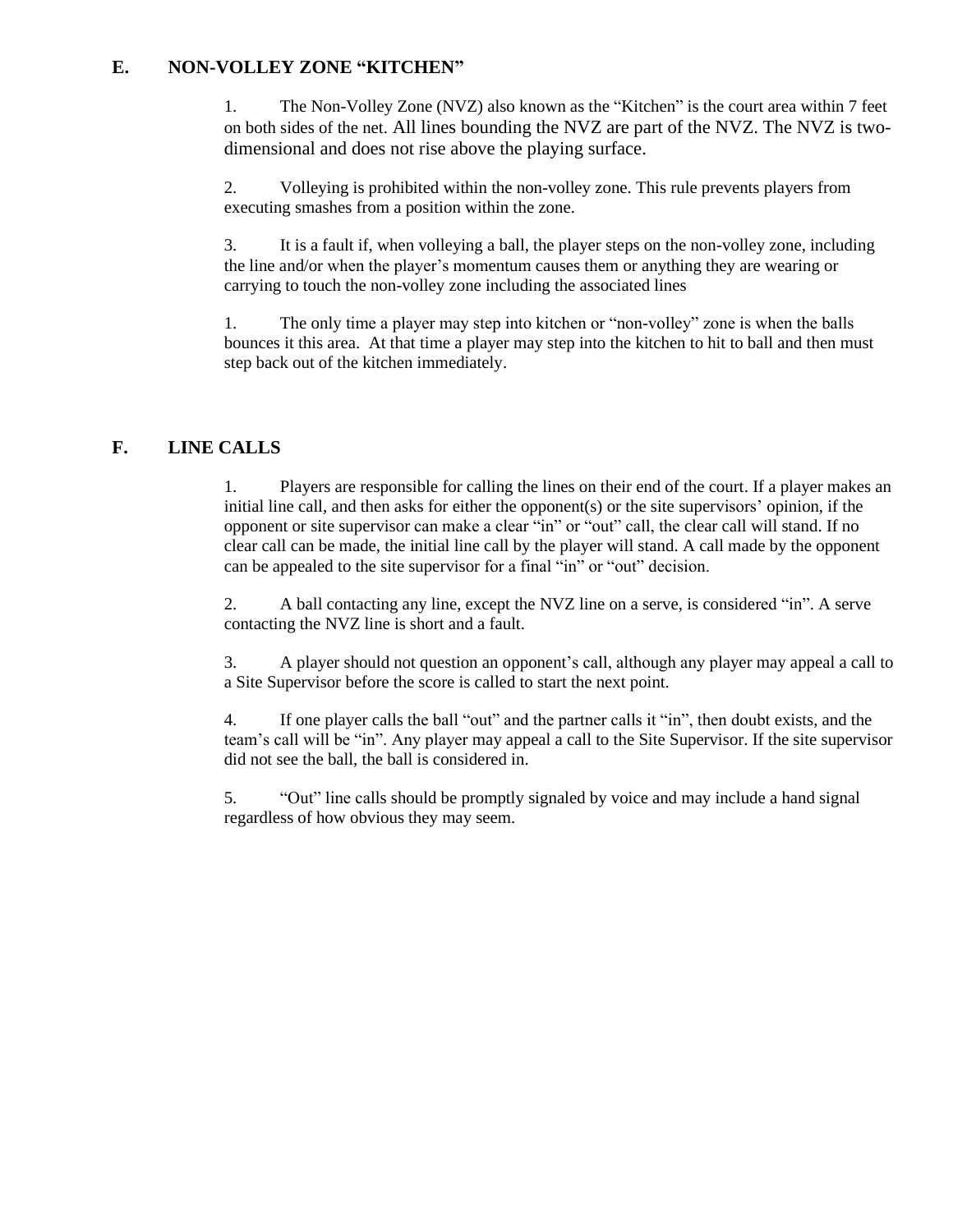## **G. FAULT RULES**

- 1. A fault is any action that stops play because of a rule violation.
- 2. A fault occurs when:
- A serve does not land within the confines of the receiving court
- The ball is hit into the net on the serve or any return
- The ball is volleyed before a bounce has occurred on each side
- The ball is hit out of bounds
- A ball is volleyed from the non-volley zone
- A ball bounces twice before being struck by the receiver
- A player, player's clothing, or any part of a player's paddle touches the net or the net post when the ball is in play
- There is a violation of a service rule
- A ball in play strikes a player or anything the player is wearing or carrying
- The player deliberately touches the ball with the paddle more than once
- A ball in play strikes any permanent object before bouncing on the court
- 3. A fault by the serving team results in the server's loss of serve or side out.

## **H. TIME-OUT RULES**

1. Each team is allowed one 30 sec time-out per game.

2. There is no penalty for calling a time-out when none is available if all other time-out rules are complied with. Play will immediately resume.

3. Medical Time-Out: If a player is accidentally injured during a match, that player may take a medical timeout. Site Supervisor should be summoned to assess the situation and render appropriate first aid.

4. If blood is seen, play may not resume until the bleeding has been controlled and any blood on clothing and the court has been cleaned up.

### I. Game Schedules

### **A. FORFEITURES, ABSENCES, and "NO-SHOWS"**

1. Games will be played **only** on the scheduled dates unless there is inclement weather. Games that get rained-out will be rescheduled.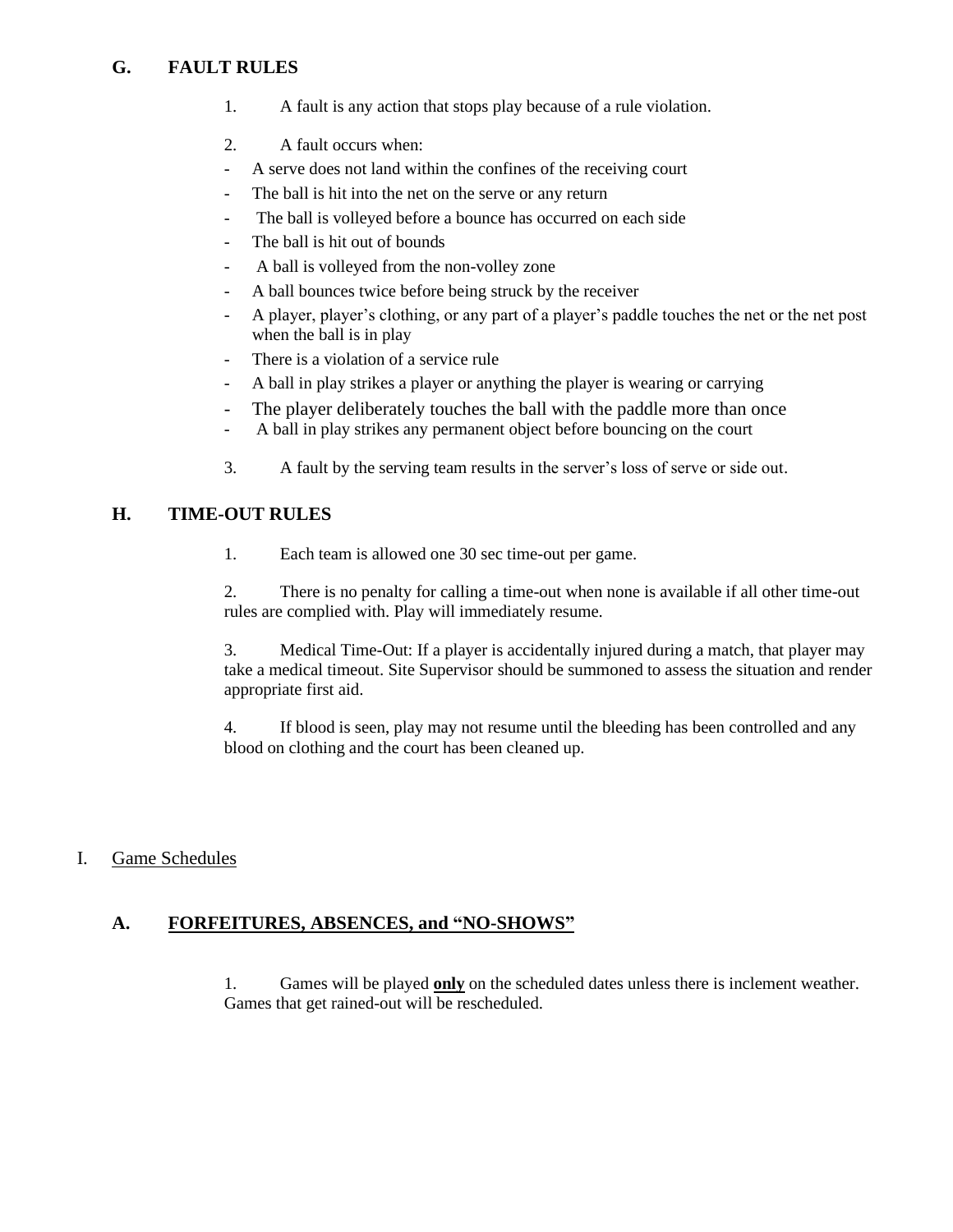2. If a player cannot attend their scheduled match, player must notify the League supervisor **four** days before the scheduled match. If a player is absent this will result in a forfeit.

3. **If a player misses their match, The player will receive their average score for the match they missed.** 

**Example: Player #1 scores 10 points week #1, 25 points week #2, 15 points week #3 then misses week #4 then Player 1 average score for week 4 would be**

4. **If the average score is less than 15 points then the player will be given 15 points.**

5. No games will be rescheduled due to a player absence.

6. If a player is a "No-Show" which means they did not notify the League Supervisor that they are not able to attend their scheduled match in the appropriate time and or have not arrived by 10 minutes before the start of play this will be considered a forfeit.

## 7. **After 2 forfeits the player (s) will be removed from the schedule.**

• *If you can provide a medical excuse, then it will not count as a forfeit. If it is Covid related you will need to provide a negative test result before resuming game play.*

> 8. The suspensions listed below pertains to anyone leaving their matches prior to the completion of Ladder play and for behavioral issues. If a player must leave their match due to a medical issue, you will be excused from the suspensions.

- a)  $1<sup>st</sup>$  offence: you will be suspended from league play for 2 weeks
- $b)$  $2<sup>nd</sup>$  offence: you will be suspended form league play for 4 weeks

 $c)$  $3<sup>rd</sup>$  offence: you will be suspended form league play for 12 months from the date of the last infraction

## III. CHAMPIONSHIP

## **A. TOURNAMENT RULES AND REGULATIONS**

- **1.)** The championship/Finals will take place right after the regular season.
- **2.)** The championship will be played just like the regular season. Each player will be placed in groups of four in the order of their position on the ladder based off the regular season. The match will consist of (3) games split into three groups (top, middle, bottom of the ladder).
- **3.)** The Champion of the league will be determined based off the player who scored the most points within their assigned group.
- **4.)** Positive proof of identification must be furnished and take placed prior to the scheduled tournament game. A valid driver's license or other photo I.D. are the only accepted means of providing positive proof of identification.
- **5.)** During the championship match the serve will be determined by a coin flip.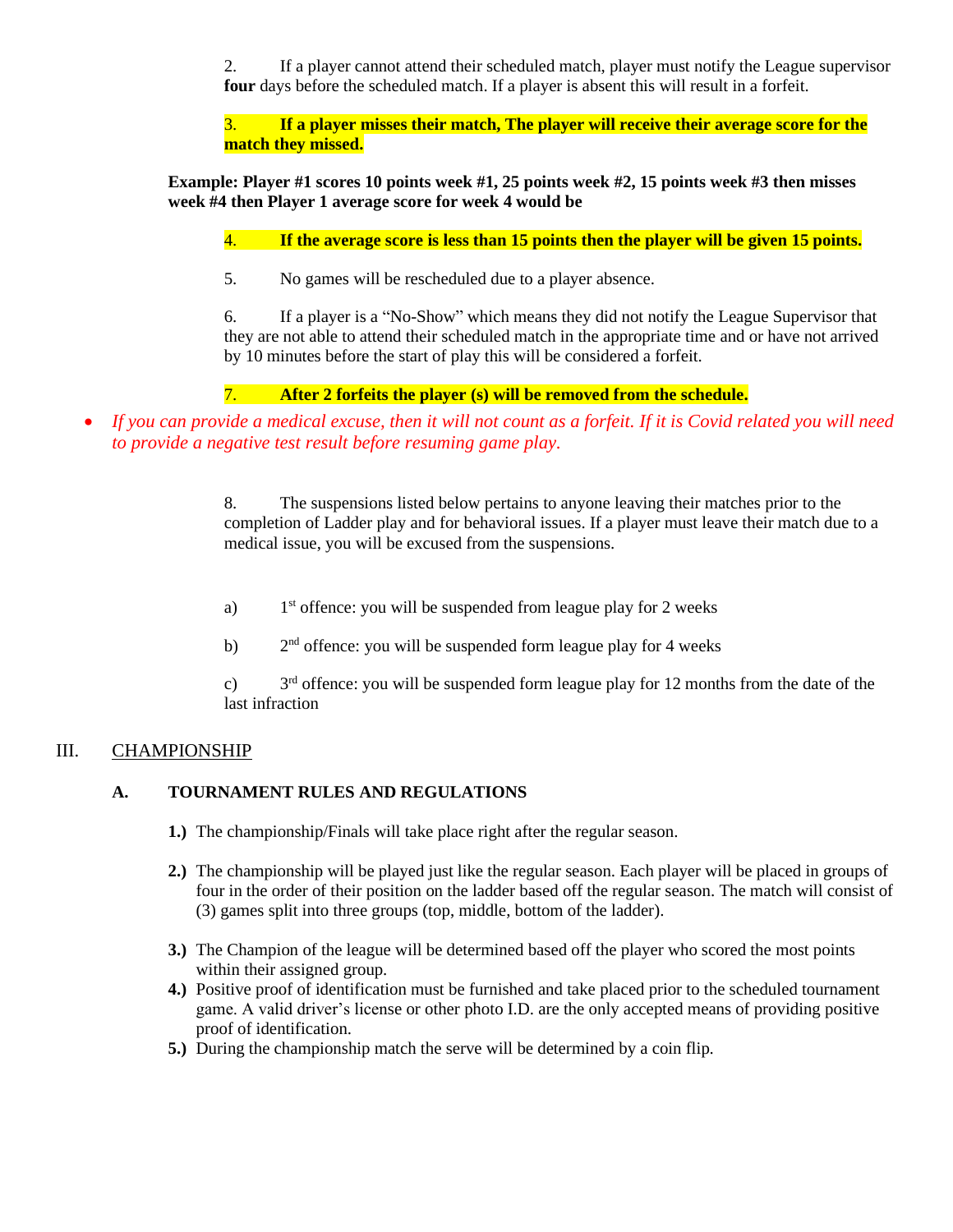#### IV. OFFICIATING **A. REGULAR SEASON**

1. The matches will be self-officiated

2. Each player will be asked to be honest in calling hits in or out. Any player may appeal a call to the site supervisor. If the site supervisor did not see the ball, the ball is considered in.

3. If a player is found to be intentionally cheating consistently, please notify the Site Supervisor and their team will be given a warning. If it continues, their team will forfeit the match they are in and the player may be asked to leave the league.

4. If a player uses objectionable or damaging language directed at another person, her or she will incur a warning for the first assurance. If it happens again, a technical foul will be issued.

5. A warning shall not result in a loss of rally or point awarded. Once a warning has been issued, a second warning for any reason, given to the same player or team during the match, will result in a technical foul being issued to the team.

6. A warning or technical foul shall have no effect on server change or side out.

7. Actions or behavior that will result in a technical foul (without a warning being issued beforehand): Excessive arguing; purposely breaking the ball or striking the ball between rallies; a player using extremely objectionable or demeaning languages directed at another person; excessive questioning of the official or site supervisor; challenging the official; threats of any nature; and any other actions that are considered extreme unsportsmanlike behavior warranting a one-point ward to the opposing side.

8. The official and site supervisor is empowered to call technical fouls. When a technical foul is called, one point shall be added to the score of the opposing side. After the point is awarded, the player or team awarded the point must move on their own to the correct position (s) that reflects theirs score.

9. If a second technical foul has been issued to the same team, that team will forfeit the match.

## **B. CHAMPIONSHIP/FINAL**

1. The championship will be self-officiated. However, a City of Rockville staff member will be observing the game to make sure all rules are being followed.

2. The official will follow all rules of USA pickleball Association (USAPA) rules to govern the tournament and championship matches unless otherwise stated by the City of Rockville

### V. V. PLAYER CONDUCT

- A. A player or spectator who is ejected from the match by an official or City Staff Representative shall be suspended for at least one (1) additional match (next league match played by that team). The ejected person is not permitted on the court during their suspension. A second ejection during the season shall be an automatic suspension; length of suspension will depend on severity of incident. Subject to one-year suspension from date of incident if deemed necessary. Team Managers should remind their players of this rule before the start of the season.
- B. Any player or spectator who approached an official, City staff in a negative manner before, during or after the conclusion of a league match shall be suspended for at least one (1) match and depending on severity of the incident, may incur a longer suspension period.
- C. Before, during or after a game, anyone who strikes, shoves, pushes, bumps or otherwise molests, harasses, or threatens anyone shall be suspended for at least 1 year from the date of the incident or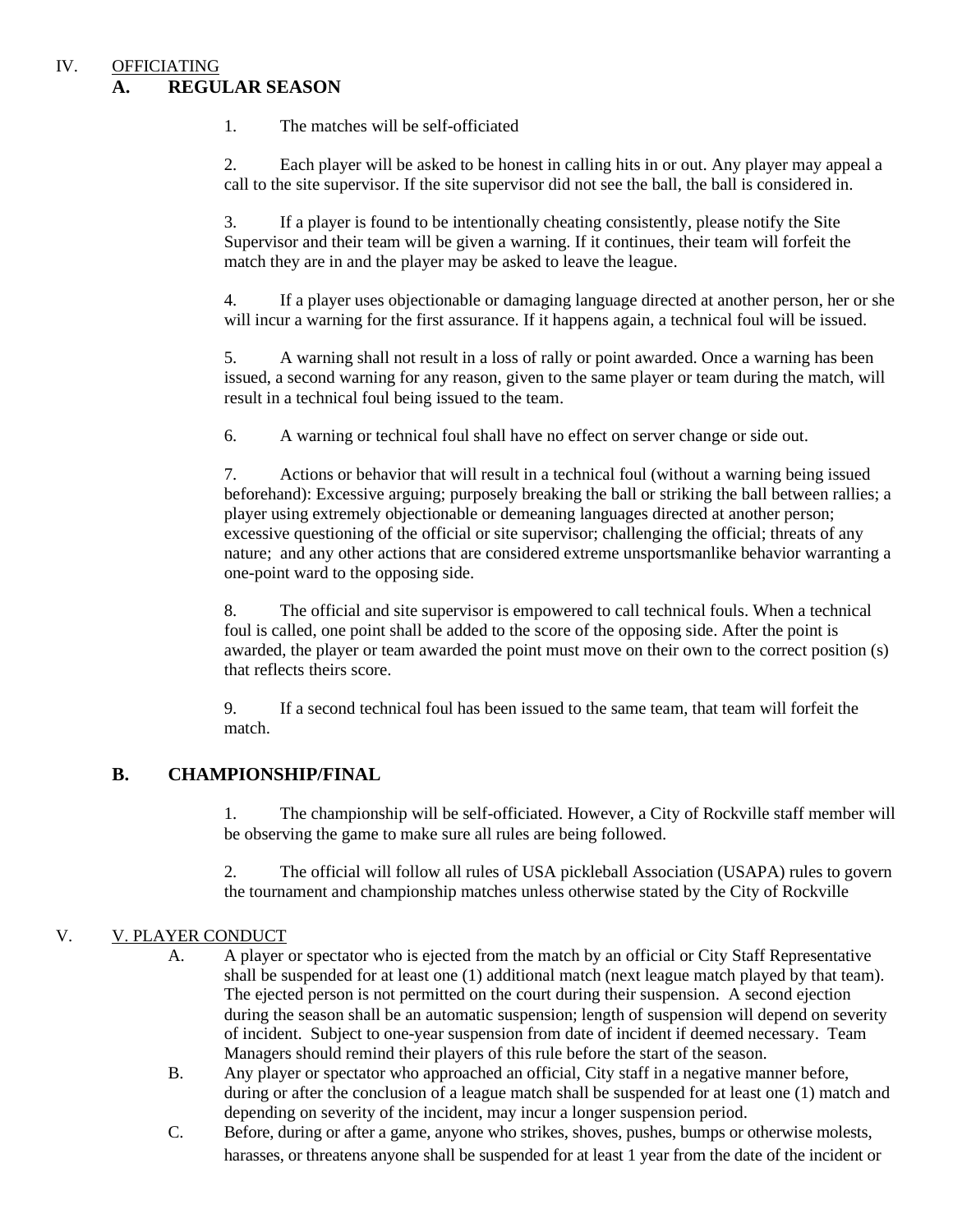longer if deemed necessary by the league. After the suspension is served, the individual can return to programs on a probationary period for a minimum of 1 year.

- D. Any unsportsmanlike conduct may result in barring the player(s) or the team from further participation in the league, depending on severity of incident.
- E. Any Team Manager/Player/Spectator that has been suspended shall not be permitted to attend the match nor be at the court/in the area while the suspension is being served.
- F. A player or substitute committing an unsportsmanlike act including but not limited to the following:
	- a. Disrespectfully addressing an official, City Staff gesturing in such a manner as to indicate resentment.
	- b. Using profanity or vulgarity; taunting, baiting or ridiculing another player or bench personnel; or pointing a finger at or making obscene gestures toward another player or bench personnel.
	- c. Inciting undesirable crowd reaction.
	- d. Contacting an opponent, while the ball is dead in an unnecessary, unacceptable and excessive manner.
	- e. Fighting
	- f. Disrespectfully contacting an official.

#### VI. VII. AWARDS

Awards shall be as follows: League Champion – 1 Pickleball Championship shirts for each player.

### VII. VIII. GENERAL LEAGUE ADMINISTDRATION

#### A. REFUNDS

- 1. Team withdrawals from a program are strongly discouraged. All requests for refunds must be in writing and a \$15 administrative fee will be charged per person prior to the start of the season. Forfeiture of team fee will occur once league play has begun (this includes the entire day of the first league games.)
- B. INCLEMENT WEATHER POLICY
	- 1. In case of inclement weather on the day of the game, call for the recorded message on **240-314-5055**. All decisions are made by approximately 3pm on weekdays and approximately 10am on Sunday's.
- C. PARK/COURT RULES

No smoking or drinking (includes alcoholic and non-alcoholic beverages) is allowed at all City of Rockville parks and courts. Players reported as violating this policy will be dropped from the League. Effective March 1, 2016, no smoking or vaping will be permitted on any City of Rockville property including City parks, centers and facilities in accordance with Montgomery Code Section 24-9 (Smoking in Public Places)

D. SCORES

To check scores and standings online, please visit [www.rockvillemd.gov/recreation/sports](http://www.rockvillemd.gov/recreation/sports)

#### **Adult Sports Division League Expectations, Policies/Disciplinary Measures**

#### **MISSION**

The City of Rockville's Adult Sports Division mission is to provide league and program opportunities for adults of all ages. Programs are designed to promote physical activity, economic development, improve health, and provide social outlet through participation at well maintained facilities.

### **EXPECTATIONS**

The City of Rockville provides league rules that dictate how the program is operated and governed.